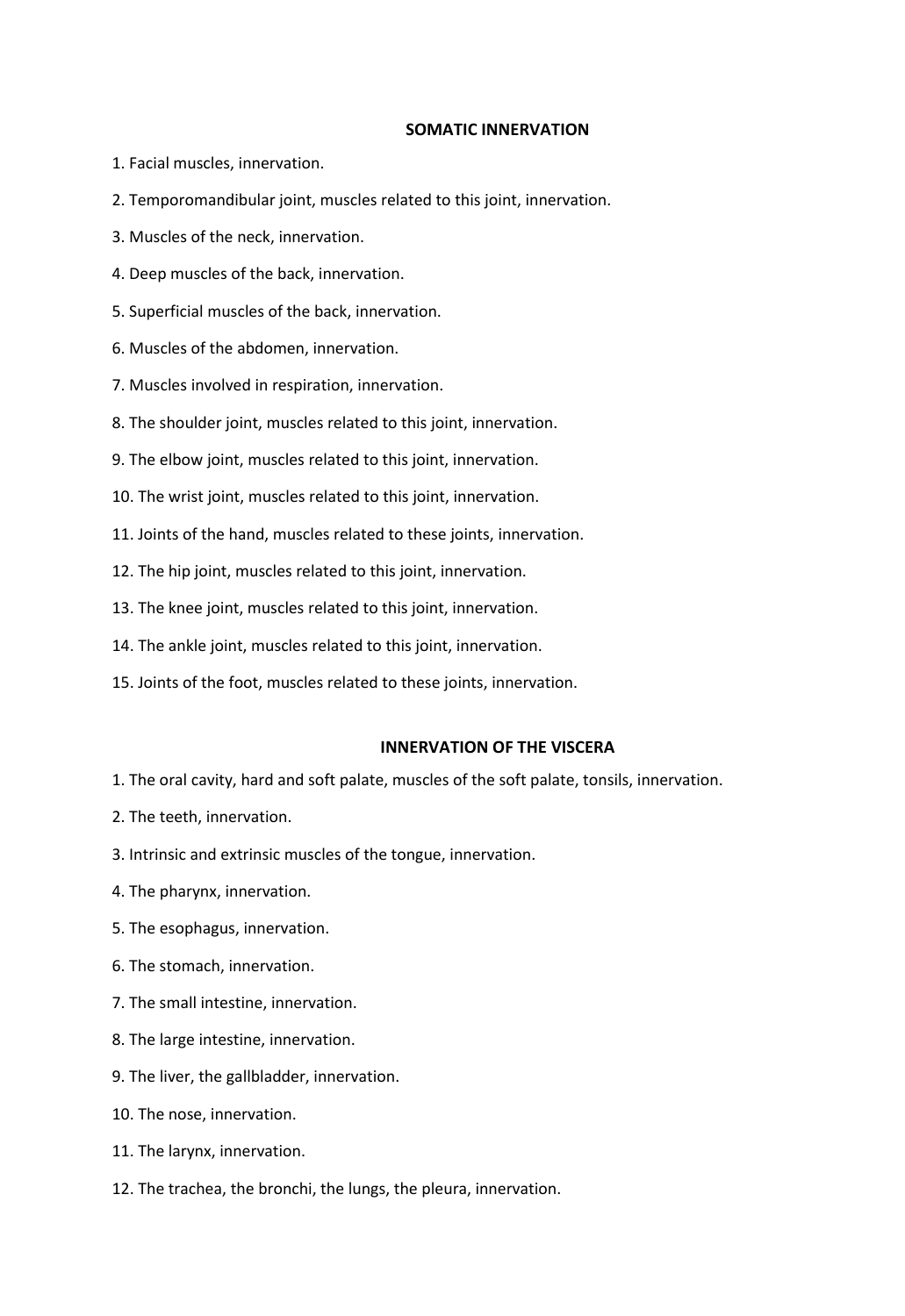- 13. The kidney, the ureter, innervation.
- 14. The urinary bladder, the urethra, innervation.
- 15. The penis, innervation.
- 16. The testis, innervation.
- 17. The female external genitalia, innervation.
- 18. The vagina, the uterus, the uterine tube, the ovary, innervation.
- 19. Innervation of the heart. Conducting system of the heart.
- 20. Vessels of the greater, lesser and cardiac circulation, innervation.

## **CENTRAL NERVOUS SYSTEM**

- 1. Main stages of development of the central nervous system. Brain vesicles and their derivates.
- 2. Spinal cord. Function, topography, structure. Spinal meninges. Simple reflex arch.
- 3. Sulci and gyri of superolateral surface of the cerebral hemisphere. Cortical zones in this area.
- 4. Sulci and gyri of medial surface of the cerebral hemisphere. Cortical zones in this area.
- 5. Sulci and gyri of inferior surface of the cerebral hemisphere.
- 6. The projection fibres of telencephalon
- 7. Assosiation areas of telencephalon
- 8. Associative and commissural fibers of the cerebrum and spinal cord.
- 9. Internal structure of the cerebral hemisphere. Basal (subcortical) nuclei.

10. Internal structure of the cerebral hemisphere. Internal capsule, topography of the pathways within internal capsule.

11. Diencephalon, its structure. Thalamus, epithalamus, metathalamus. Subthalamus (ventral thalamus): mammilary body, tuber cinereum, hypophysis, optic tract. Third ventricle, its walls.

- 12. Endocrine glands: posterior lobe of hypophysis, epiphysis. Topography, structure, functions.
- 13. Rhinencephalon. The limbic system.
- 14. Brainstem, subdivisions, functions. Reticular formation. Nuclei of the reticular formation.
- 15. Midbrain, its structures. Topography of white matter and nuclei.
- 16. Metencephalon, subdivision. Cerebellum.
- 17. Metencephalon, subdivision. Pons.
- 18. Medulla oblongata (myelencephalon), structure. Grey and white matter topography.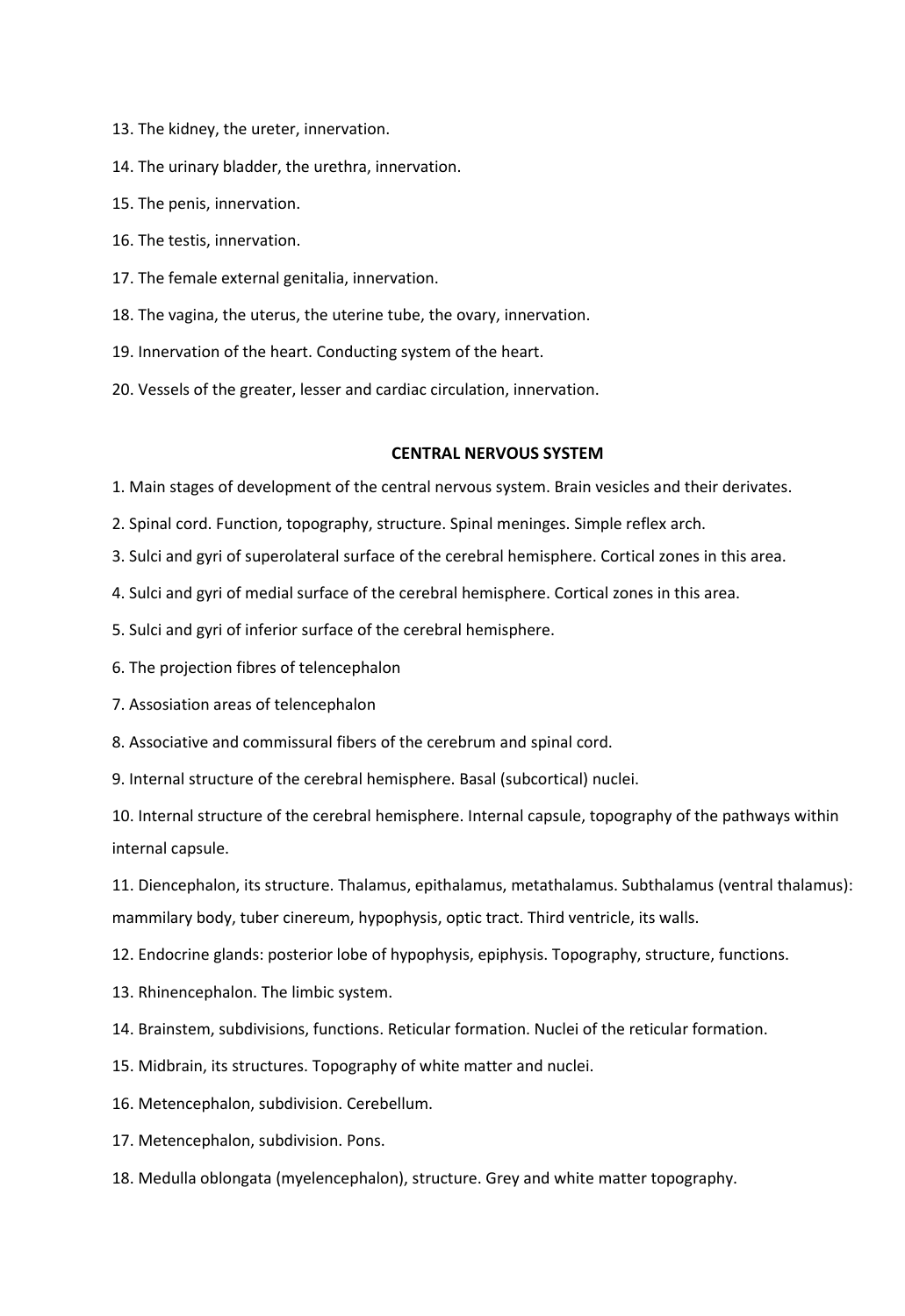19. Ventricular system of the brain. Contents, connections, communications with subarachnoid space. Origin and outflow of cerebrospinal fluid.

20. The fourth ventricle. Structure and communications.

- 21. The lateral ventricles. Structure, parts, boundaries and communications.
- 22. The third ventricle. Structure, boundaries and communications.
- 23. The meninges of the brain and spinal cord. Epidural, subdural and subarachnoid spaces.
- 24. The sinuses of the dura mater. Structure, function.
- 25. Pathways for conscious proprioceptive impulses. Lesions at different levels.
- 26. Pathways for unconscious proprioceptive impulses. Lesions at different levels.
- 27. Pyramidal pathways, corticonuclear pathway. Lesions at different levels.
- 28. Pyramidal pathways, corticospinal pathway. Lesions at different levels.
- 29. Extrapyramidal pathways.
- 30. Blood supply for the brain (arteries, veins, sinuses of dura mater)

## **PERIPHERAL NERVOUS SYSTEM**

- 1. Visual organ: general structure, eyeball and accessory visual structures.
- 2. Origin and outflow of aqueous humor. Accomodation, mechanism of accommodation.
- 3. Pathways of the pupillary reflex and the corneal reflex.
- 4. Extraocular muscles. Function, blood supply and innervation.
- 5. Lacrimal apparatus and its components. Blood supply and innervation of the lacrimal gland.
- 6. External and middle ear: parts, connections, blood supply and innervation.
- 7. Inner ear: parts, function, structure. Blood supply of the inner ear.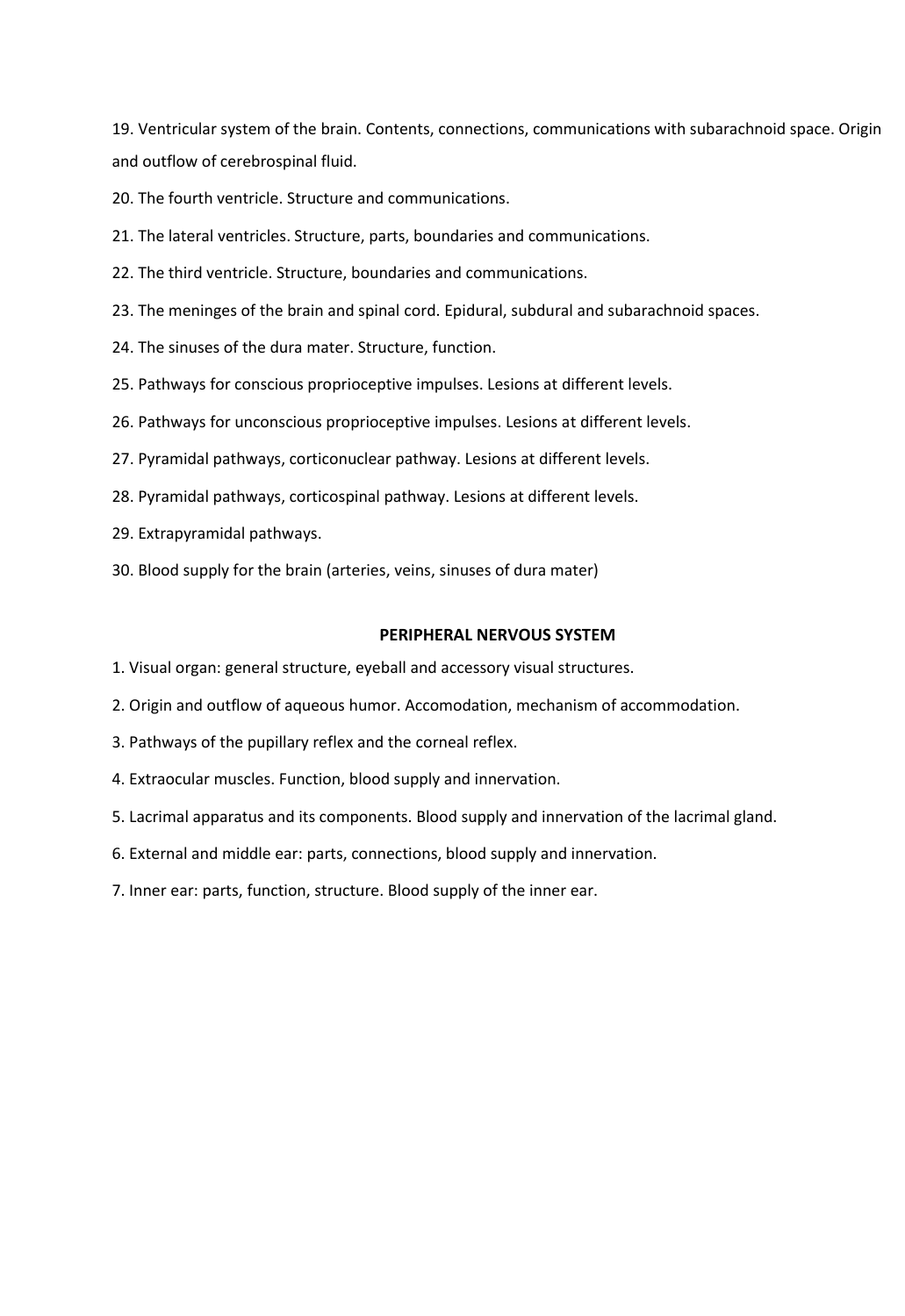8. Gustatory and olfactory organs. Structure, topography, blood supply and innervation.

9. Trunk skin innervation. Skin glands innervation.

10. Upper limb skin innervation. Skin glands innervation.

11. Lower limb skin innervation. Skin glands innervation.

12. Head and neck skin innervation. Skin glands innervation.

13. Perineum skin and muscles innervation.

14. 1st pair of cranial nerves. Pathway of olfactory analyzer.

15. 2nd pair of cranial nerves, formation, topography. Pathways of visual analyzer. Clinical symptoms of lesions at different levels.

16. 3rd, 4th and 6th pairs of cranial nerves, formation, topography, branches, areas of innervation. Ciliary ganglion.

17. 5th pair of cranial nerves, formation, topography, branches, areas of innervation.

18. Ophtalmic division of the trigeminal nerve (V1), formation, branches, areas of innervation.

19. Mandibular division of the trigeminal nerve (V3). Its formation, branches, areas of innervation.

20. Maxillary division of the trigeminal nerve (V2). Its formation, branches, areas of innervation.

21. 7th pair of cranial nerves. Formation, topography, branches, areas of innervation. The pterygopalatine ganglion. Submandibular ganglion. Clinical relevance of the facial nerve topography.

22. 8th pair of cranial nerves. Its components, their formation. Pathways of the acoustic and vestibular analyzers.

23. 9th pair of cranial nerves. Formation, branches, areas of innervation. Auricular ganglion.

24. 10th pair of cranial nerves. Formation, structure and features of the nerve fibers. Recurrent sensory fibers, formation, topography, areas of innervation.

25. 11th pair of cranial nerves. Formation, topography, branches, areas of innervation.

26. 12th pair of cranial nerves. Formation, topography, branches, areas of innervation.

27. Projection of cranial nerves nuclei on the rhomboid fossa.

28. Spinal nerves. Formation, ganglions, roots, branches, plexuses.

29. Posterior branches of spinal nerves. Formation, topography, areas of innervation.

30. Cervical plexus. Formation, topography, branches, areas of innervation.

31. Brachial plexus. Formation, topography, branches, areas of innervation.